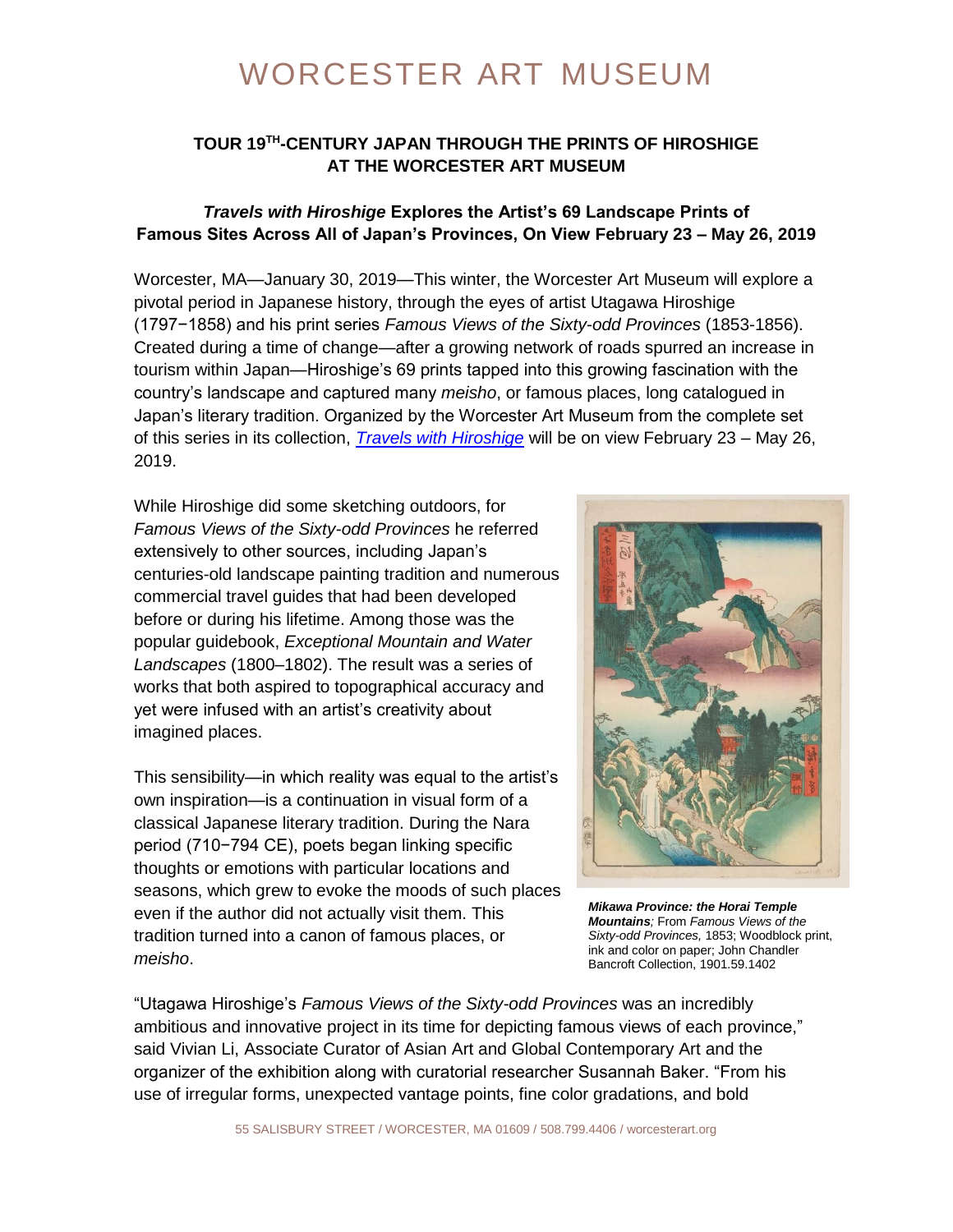compositions, Hiroshige encouraged Japanese interest in visiting even the country's most remote places. But his lasting impact was in combining bold artistry with a sense of marketing, collaborating with his publisher to package the finished series together as an album that would appeal to experienced and armchair travelers alike."

Hiroshige was born in Edo (present-day Tokyo) to a low-ranking samurai who served as a warden in the city's fire brigade. He inherited his father's firefighting position at the age of twelve, using the small stipend it provided to pursue his interest in art in his spare time. Eventually, he became a student of Utagawa Toyohiro (1773–1829), a well-established landscape artist and print designer. In 1822, Hiroshige retired from his fire warden position to earn a living as a full-time print artist, and in 1832, he traveled the major Tokaido Road between Edo and Kyoto. Upon his return, he created *Fifty-Three Stations of the Tokaido*, which established him as a leading landscape print artist, alongside his older rival Katsushika Hokusai (1760−1849).

Hiroshige pioneered improvements to the printmaking process, which also supported the growing popularity of the medium. By the mid-1800s, Japanese prints by Hokusai, Hiroshige, and others had captivated an international audience, most notably the French Impressionists. Claude Monet famously owned more than 200 Japanese prints, 50 of which were by Hiroshige—and eight of those prints owned by Monet are included in this exhibition. (The exhibition *[Monet's Waterloo Bridge: Vision and Process](https://www.worcesterart.org/exhibitions/waterloo-bridge/)*, on view at WAM



through April 28, allows visitors to compare Hiroshige's and Monet's artistic approaches.)

Print connoisseurs appreciated Hiroshige's series *Famous Views of the Sixty-odd Provinces* for its brilliant display of techniques, including the use of printed gradations (*bokashi*), overprinting, embossing, and the use of woodgrain to add texture, as seen in *Mikawa Province: the Horai Temple Mountains* (first image above). He also used a newly available synthetic blue pigment for the sky and the sea, bringing in a strikingly different color. His last innovation was making his landscape prints in a vertical rather than horizontal format, a dramatic change followed by subsequent Japanese landscape print artists.

With *Fifty-Three Stations of the Tokaido*, and then

*Tosa Province: Bonito Fishing at Sea*; From *Famous Views of the Sixty-odd Provinces,* 1855; Woodblock print, ink and color on paper; John Chandler Bancroft Collection, 1901.59.1452

again in *Famous Views of the Sixty-odd Provinces*, Hiroshige added another dimension to his depictions of each landscape by drawing on the Japanese concept of *meibutsu,* or regional specialties. These

specialties may be local handicrafts or food products—or, in Hiroshige's time, medicinal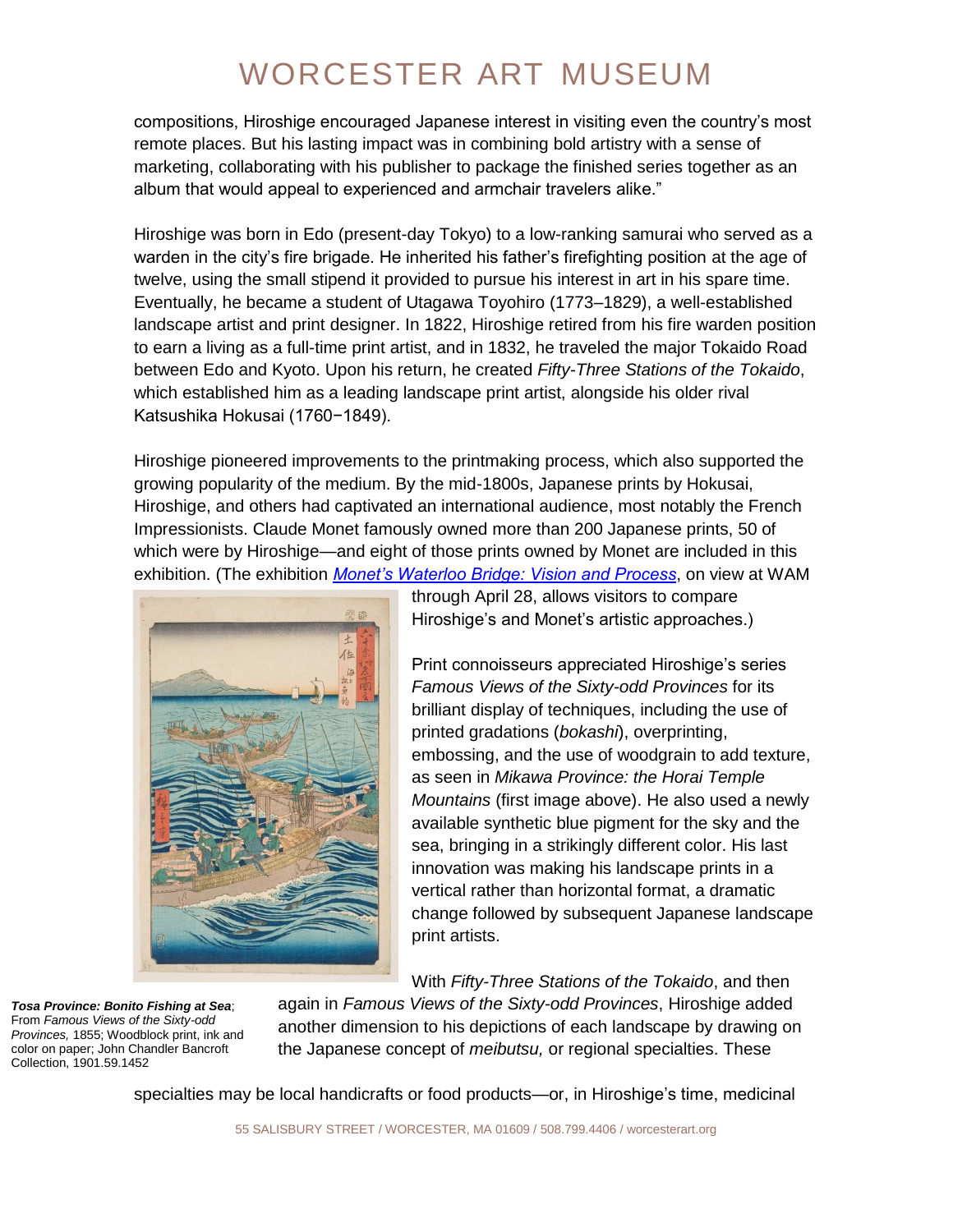cures, exotic creatures, and even magical souvenirs. In his 69 prints—one of each of the 68 provinces and one of the capital of Edo—Hiroshige represented a number of them with views related to each province's famous products, including several scenes of fishing and rice production, which were staples of the Japanese diet. This can be seen clearly in *Tosa Province: Bonito Fishing at Sea* (second image above).

#### **Related Program**

Master Series Third Thursday: Blending into the Woodwork Thursday, March 21, 2019, 6pm

Independent curator Kit Brooks, PhD, gives an illustrated art talk focusing on Utagawa Hiroshige's print *Mikawa Province: the Horai Temple Mountains* from the series. An accompanying reception with cash bar begins at 5:30pm. [Master Series Third Thursdays](https://www.worcesterart.org/events/master-series/) are hosted by the WAM Members Council, sponsored by [Abbvie,](https://www.abbvie.com/) and presented with support from the Bernard and Louise Palitz Fund and the Amelia and Robert H. Haley Memorial Lecture Fund.

### **About the Worcester Art Museum**

The Worcester Art Museum creates transformative programs and exhibitions, drawing on its exceptional collection of art. Dating from 3,000 BC to the present, these works provide the foundation for a focus on audience engagement, connecting visitors of all ages and abilities with inspiring art and demonstrating its enduring relevance to daily life. Creative initiatives— including pioneering collaborative programs with local schools, fresh approaches to exhibition design and in-gallery teaching, and a long history of studio class instruction—offer opportunities for diverse audiences to experience art and learn both from and with artists.

Since its founding in 1896, the Worcester Art Museum has assembled a collection of 38,000 objects: from the ancient Near East and Asia, to European and American paintings and sculptures, and continuing with works by contemporary artists from around the world. WAM has a history of making large scale acquisitions, such as its Medieval Chapter House, the Worcester Hunt Mosaic, its 15<sup>th</sup>-century Spanish ceiling, and the Flemish Last *Judgment* tapestry. In 2013, the Museum acquired the John Woodman Higgins Armory Collection of arms and armor, comprising two thousand objects. It continues to commission and present new works, such as 2017's installation of the interactive *Reusable Universes* and *Organic Concept* works by Shih Chieh Huang.

The Worcester Art Museum, located at 55 Salisbury Street in Worcester, MA, is open Wednesday through Sunday from 10 a.m. to 4 p.m.; and every third Thursday from 10 a.m. to 8 p.m. Admission is \$16 for adults, \$6 for children 4-17, \$14 for seniors 65+, and \$14 for college students with ID. Members and children under four are both free. Parking is free. For more information, visit [worcesterart.org.](https://www.worcesterart.org/)

Contact: